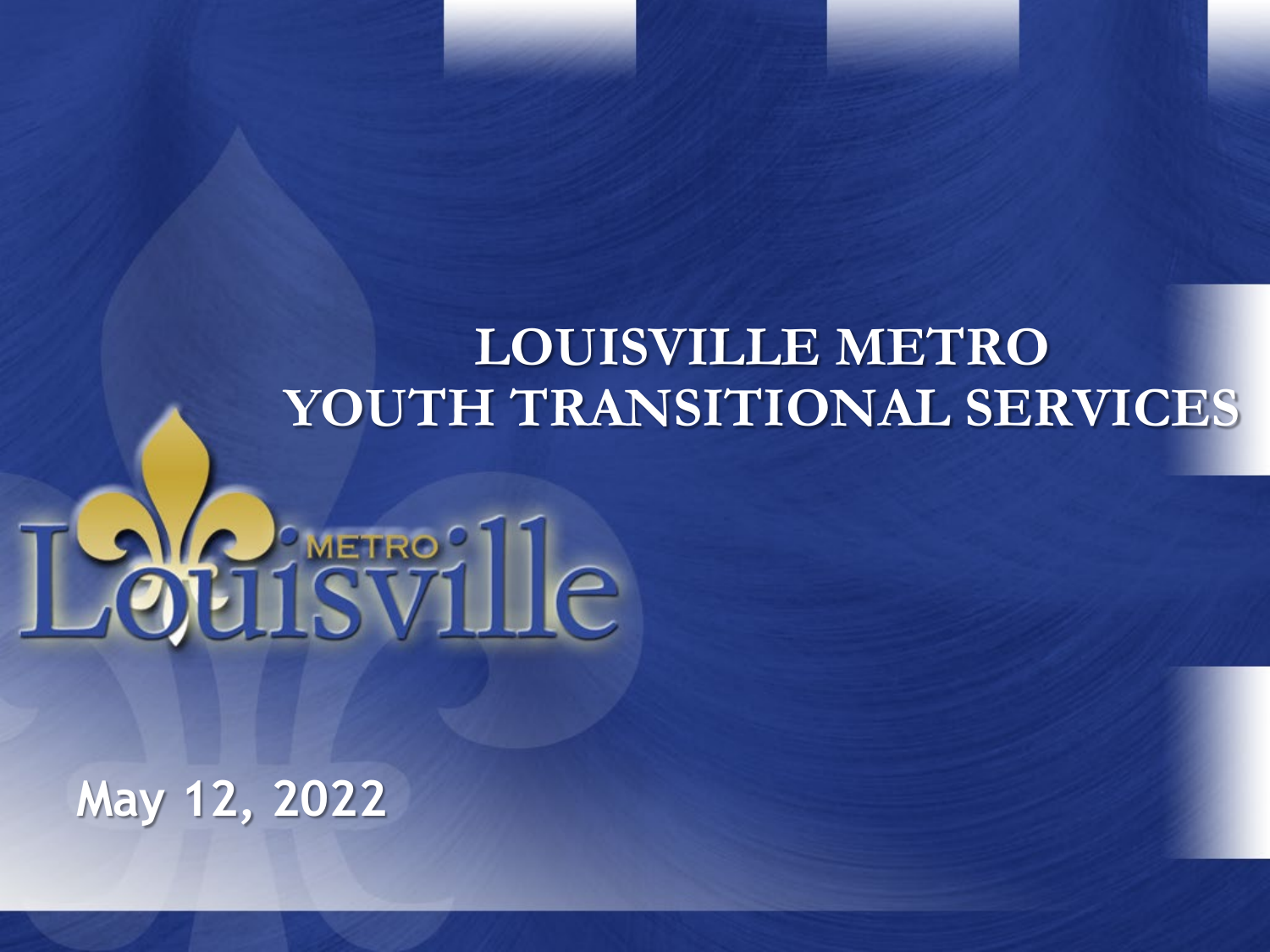# **YTS Equity Impact Statement FY22**

 **Youth Transitional Services** is dedicated to ensuring equitable treatment of juveniles who may be served by our facility, while creating an environment that is inclusive of all people while remaining committed to furthering racial equity in our community.

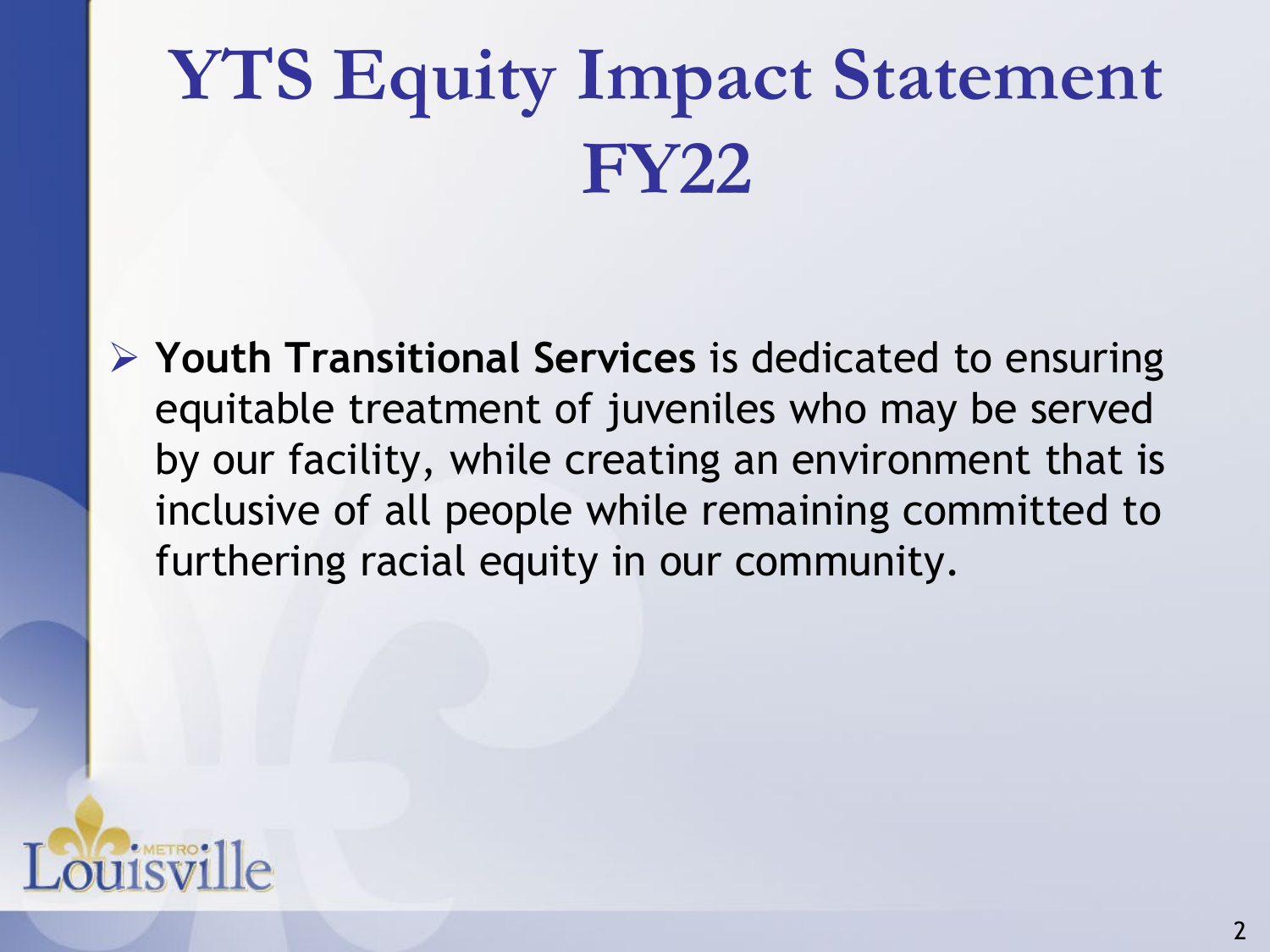### **Who We Are**

#### **Mission Statement**

Youth Transitional Services will ensure the safety of detained juveniles and staff who transport them, protect the public safety through appropriate security and supervision practices, and reduce the liability exposure of those who are responsible for transporting detained juveniles

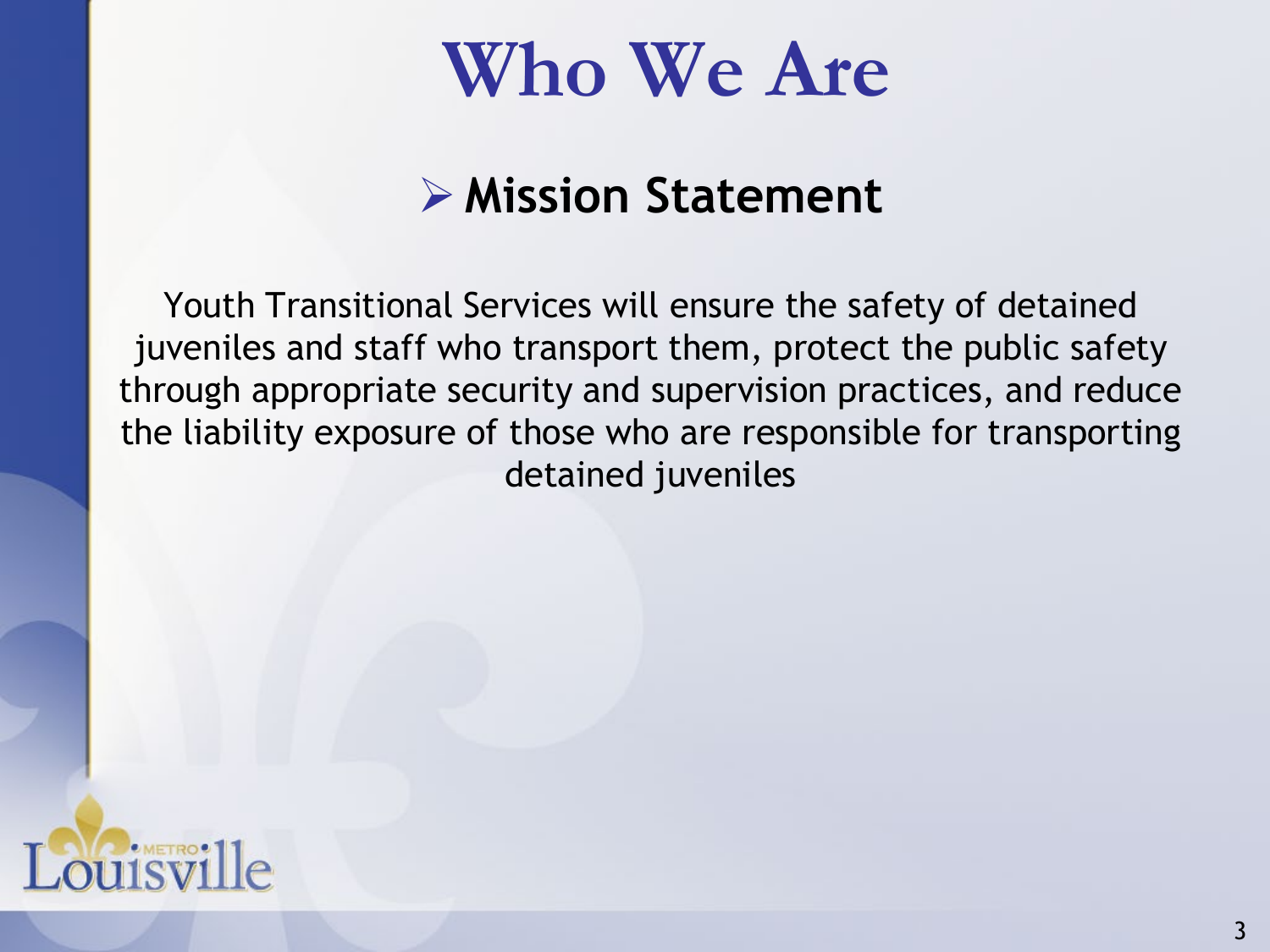### **Organizational Chart**

#### **Louisville Metro Department of Youth Transitional Services Organizational Chart**



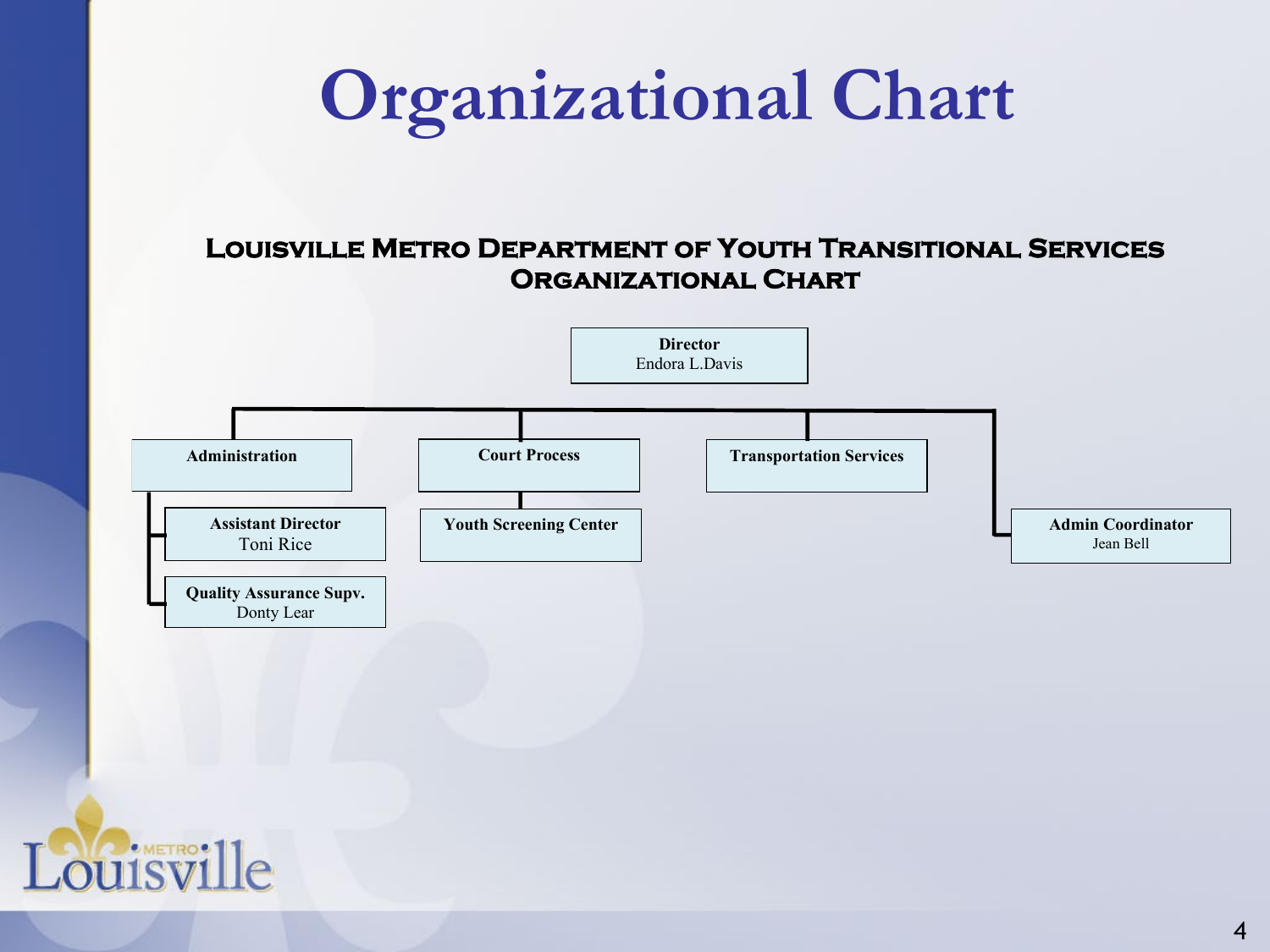#### **Current Services**

#### Transportation Court Process





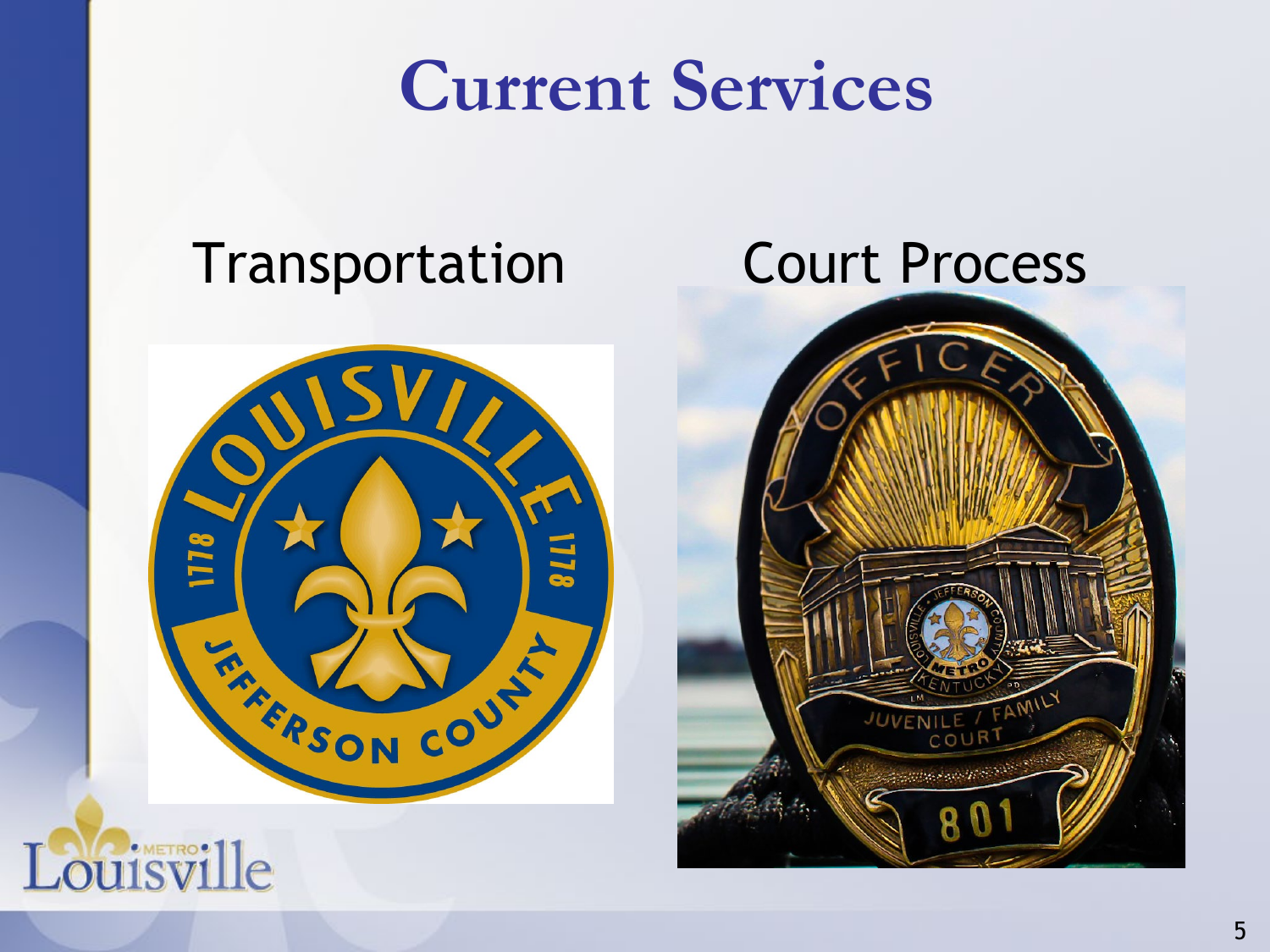### **What We Do**

#### > Transportation Unit July 2021 through December 2021

- 480 Juveniles transported to and from court
	- $\geq 429$  Males 51 Females
	- ▶ 391 African American, 78 Caucasian, 11 Hispanic
	- $\triangleright$  7,072 Total Miles
- $\geq$  228 Juveniles transported to and/or from out of county DJJ Facilities
	- $\geq$  228 Males
	- 210 African American, 15 Caucasian, 3 Hispanic
	- $\geq$  32,682 Total Miles

#### Louisville

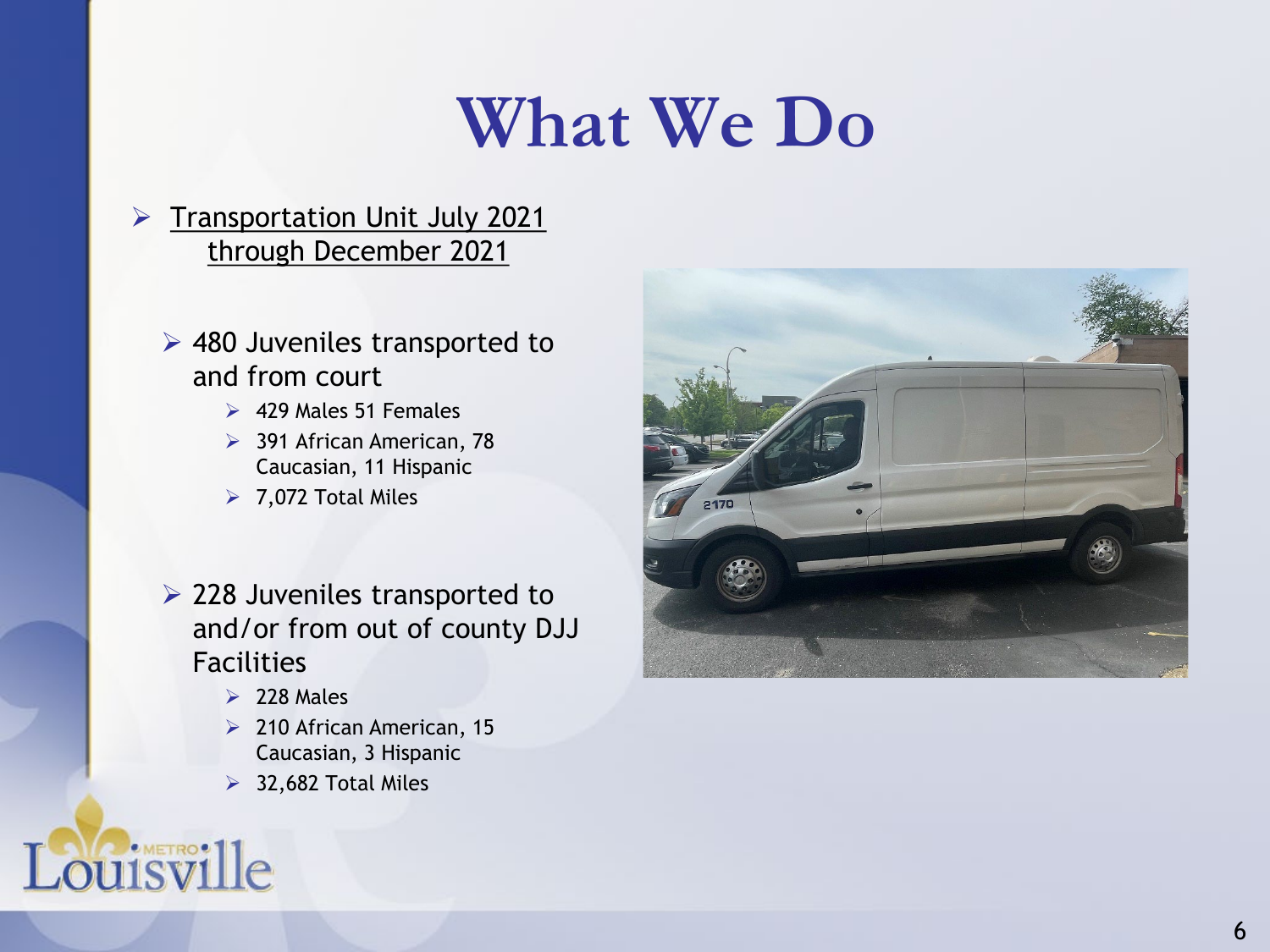### **What We Do**

#### **Transportation Unit January 2021 through June 2021**

- **234 Juveniles transported to and from court** 
	- $\geq$  185 Males 49 Females
	- ▶ 189 African American, 41 Caucasian, 3 Hispanic, 1 Other
	- $\geq$  3,331 Total Miles

 **81 Juveniles transported to and/or from out of county DJJ Facilities**

- $> 73$  Males 8 Females
- ▶ 72 African American, 9 Caucasian
- $\triangleright$  14,563 Total Miles



#### Louisville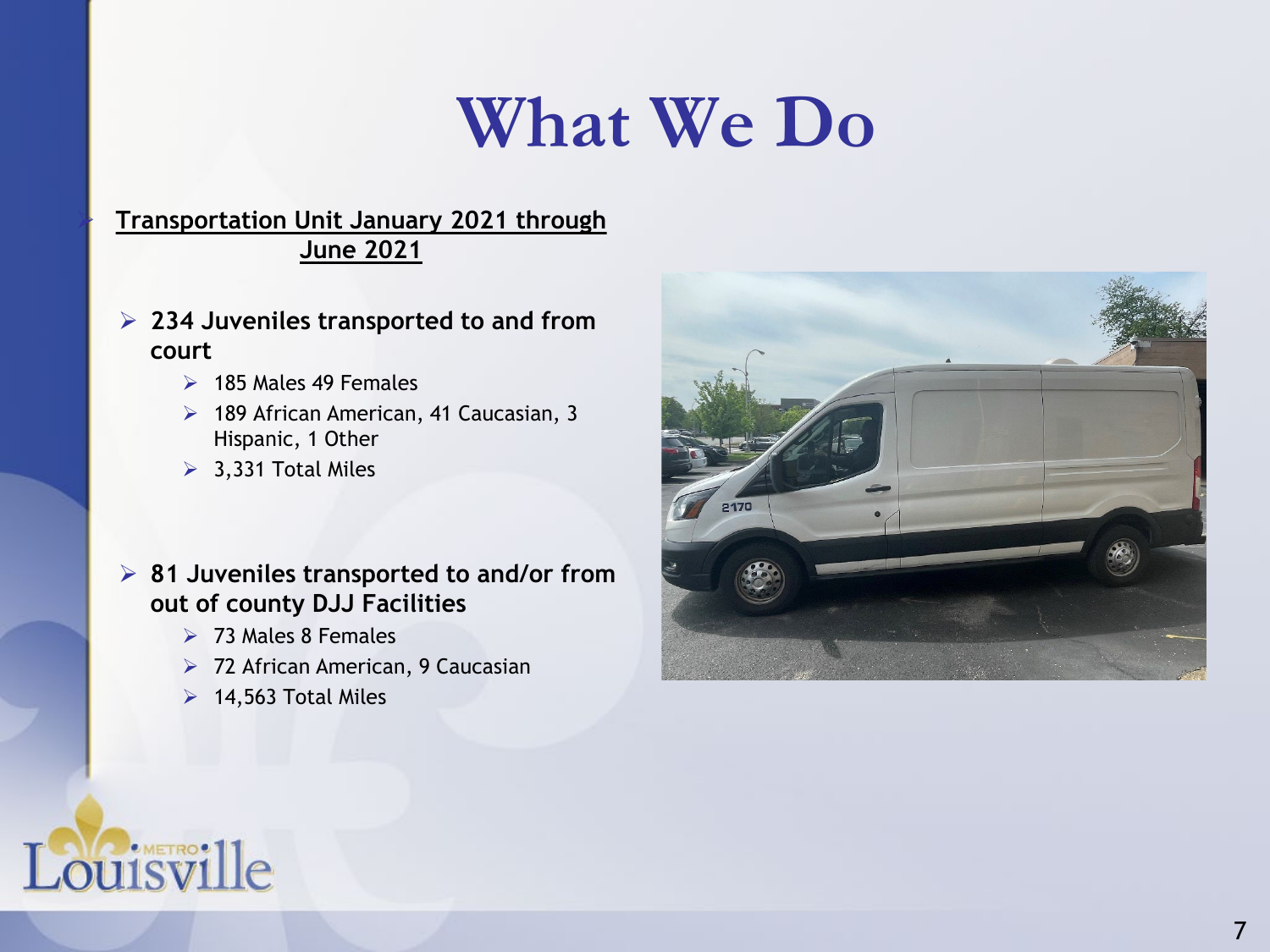### **What We Do**

#### ▶ Court Process Unit July 2021 Through December 2021

- ▶ 1,085 Packets Processed
	- $\geq$  191 Criminal
	- $\geq 174$  Individual
	- 486 Dependency
	- $\geq 234$  OPA

#### ▶ Court Process Unit January 2022 Through March 2022

- ▶ 625 Packets Processed
	- $\geq$  151 Criminal
	- $\geq$  136 Individual
	- $\geq 213$  Dependency
	- $\geq$  125 OPA



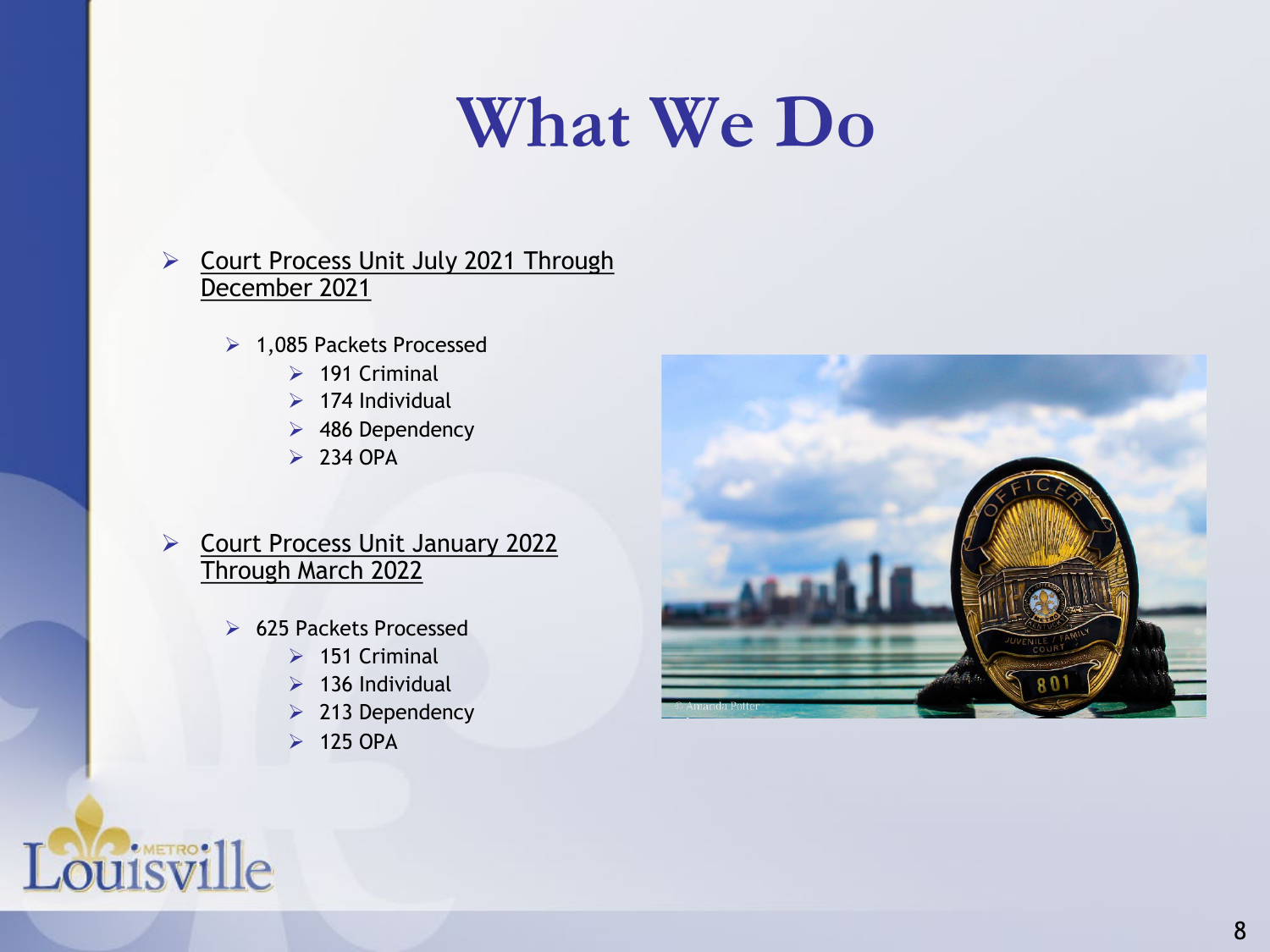#### **Retention**

 $\triangleright$  As of 5/1/22, Youth Transitional Services has twentyfour (24) full time employees.

> $\triangleright$  Four Administration  $\triangleright$  Three Supervisors  $\triangleright$  Nine Transportation Officers Eight Court Process Officers (Sworn)

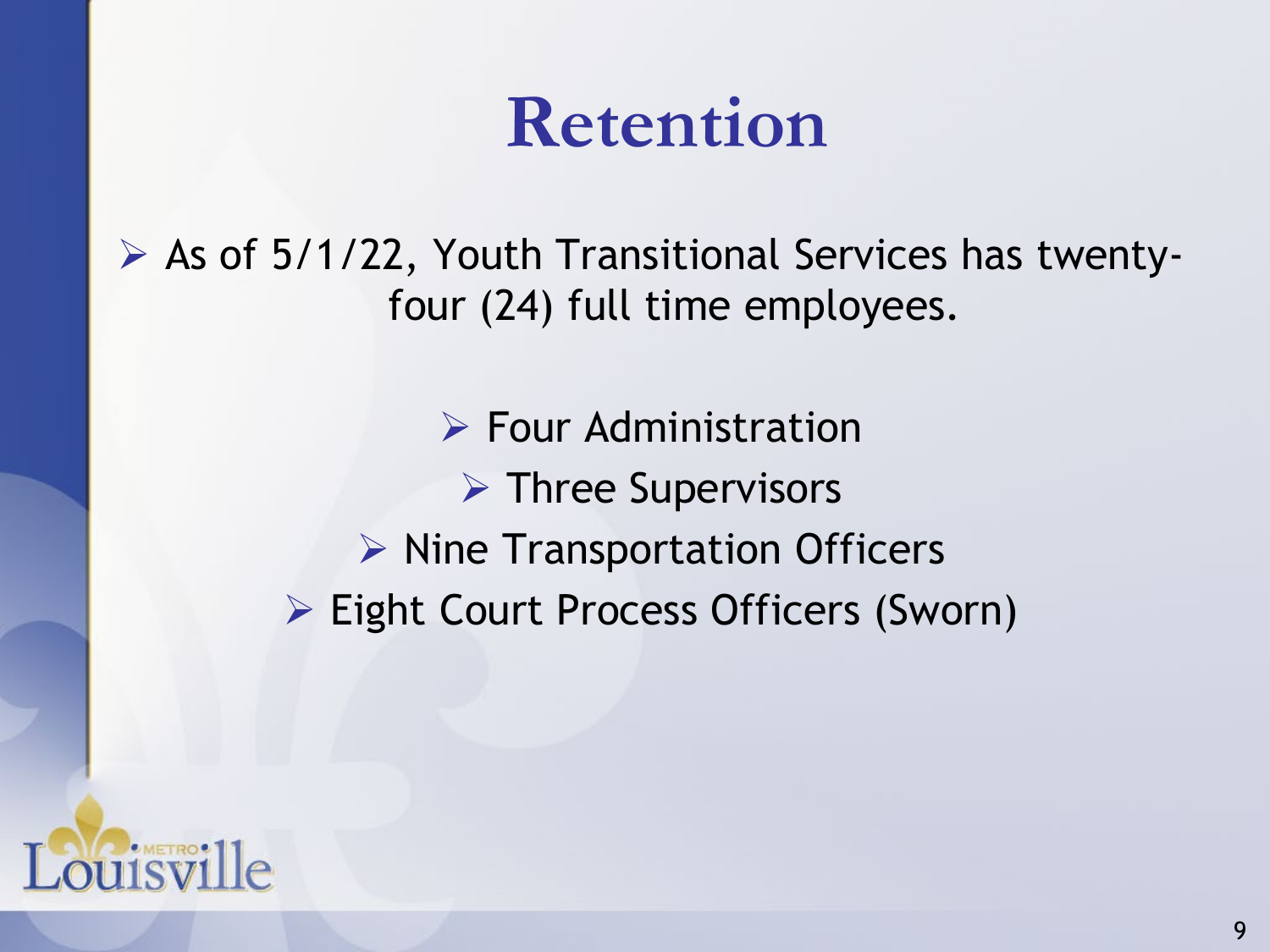# **COVID 19 Impact On FY 22**

 Covid-19 has impacted Youth Transitional Services (YTS) transportation operations due to court closures and pandemic related illnesses throughout the year.

 $\triangleright$  To date, YTS has had six staff members off work due to Covid-19 related illnesses.

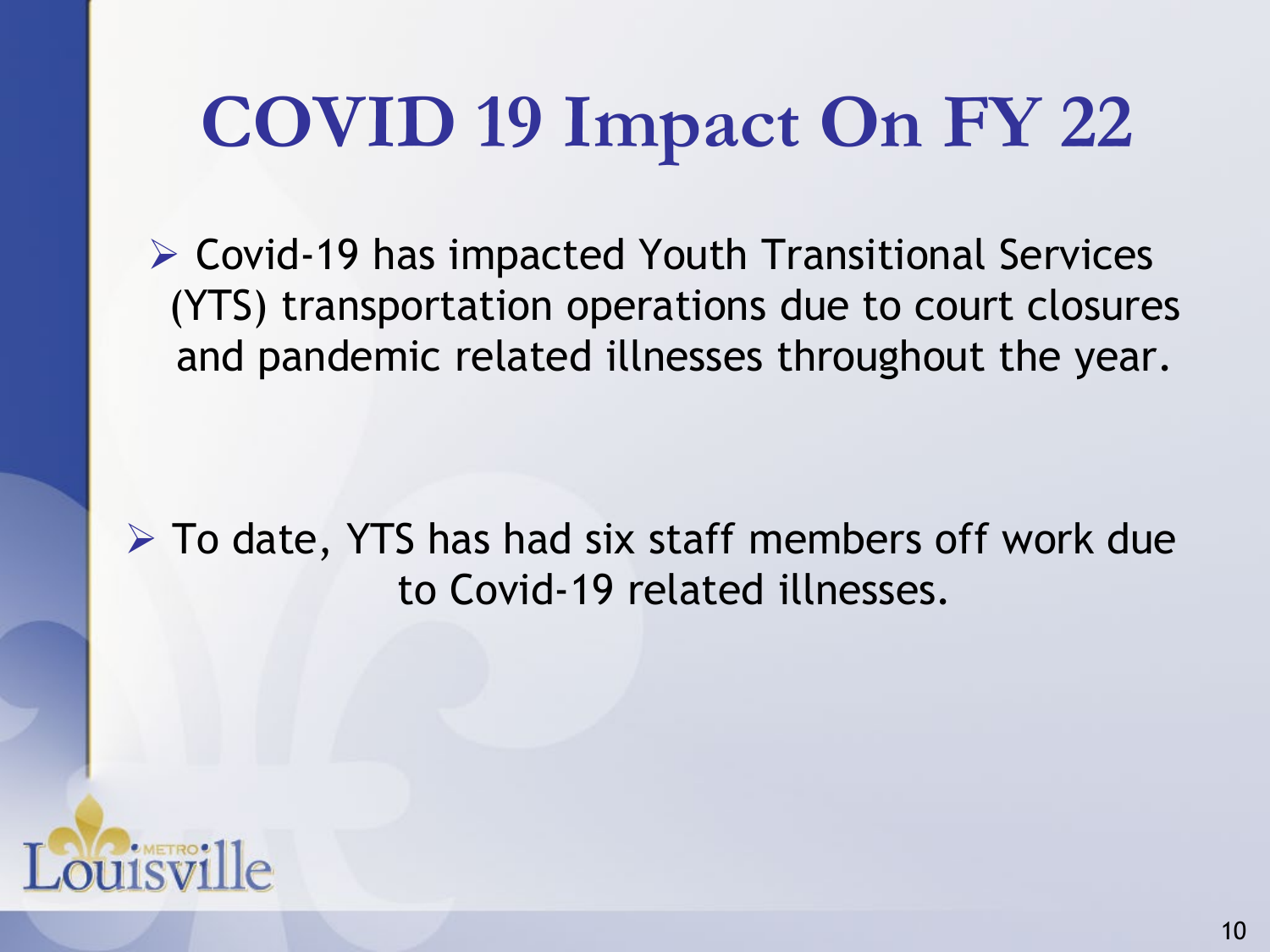# **Coming Soon…**

#### YTS Screening Center go live date May 29th 2022!!